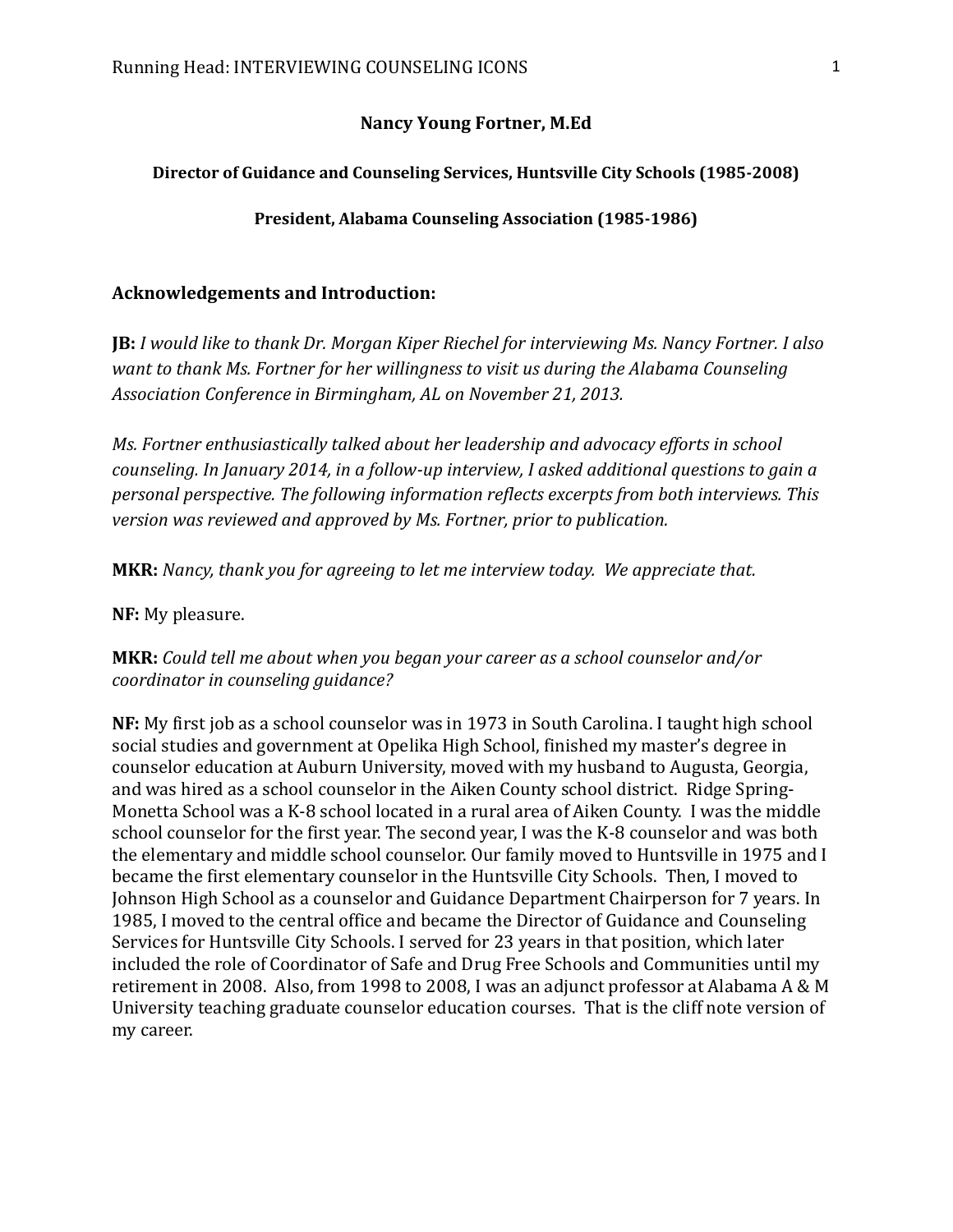MKR: *What has it been like to be a school counselor and also a coordinator in your career? What were those experiences like?*

**NF:** You know if I could have painted a picture of what I wanted to do in my life, I believe it was to be a school counselor. From that school based level - it is that interaction, that oneon-one with students that is so rewarding because it was hands-on. I got to work with students individually, in groups, and teams. I was able to see students set goals and in many cases realize their goals, which was extremely validating.

Coming from a school-based school counselor position, it was hard for me to leave the school setting because I loved working directly with students. But the opportunity came in our school district, which in 1985 had close to 30,000 students, and it was a challenge worth taking. To work on the system-wide level in a systemic effort was an opportunity to work with all of our school principals and administrators, parents and community for our counseling and guidance program. As far as what was most rewarding to me – from the school level, it was that one-on-one with the students; on a system level, it was that systemic effort and working with other administrators and stakeholders to see and work for the entire school district counseling and guidance program, which hopefully made a difference.

#### **MKR:** *Tell me a little bit about the beginning years for you?*

**NF:** Well, when I started my school counseling career in 1973, it was in Ridge Spring-Monetta School in South Carolina. It was in peach-orchard country and it was in a low economic, rural community – probably 800 students in the middle school and I was *the* counselor. At that time there was not a system-wide counseling and guidance plan.

I remember my first day at Ridge Spring going into a room and I had a desk and a chair and that was it. And it thought, "Okay" . . . it was my first school counseling job and I had all these modules I had worked on and I took a lot of books with me and I just went from there . . . it was really learning under fire. I was very fortunate, as I have been all through my career, to have a wonderful, wise principal to be my supervisor and he became my mentor, his name was Joseph Anderson. He said, "I just want you to build a program and we'll do it together," and we worked together as a team to make it happen. I remember saying a lot, "We have to do this and this and this." And I remember he gave me the best advice, saying, "You can't solve it all, Nancy." And, I said "but we can work on it can't we?" and he said "You know, we can. We are going to set the priorities step by step." And we did.

We had little funding and materials from the school district, but Mr. Anderson wrote a grant and we went to the University of South Carolina (USC) one to two days a month for a program their counseling and guidance department implemented for school districts in South Carolina. The program helped underserved schools develop counseling and guidance programs. From this program and leadership, we developed a school-based counseling and guidance program. It was truly learning from excellent mentorship from USC and from a visionary principal in Mr. Anderson. It was a meaningful experience that I revisited many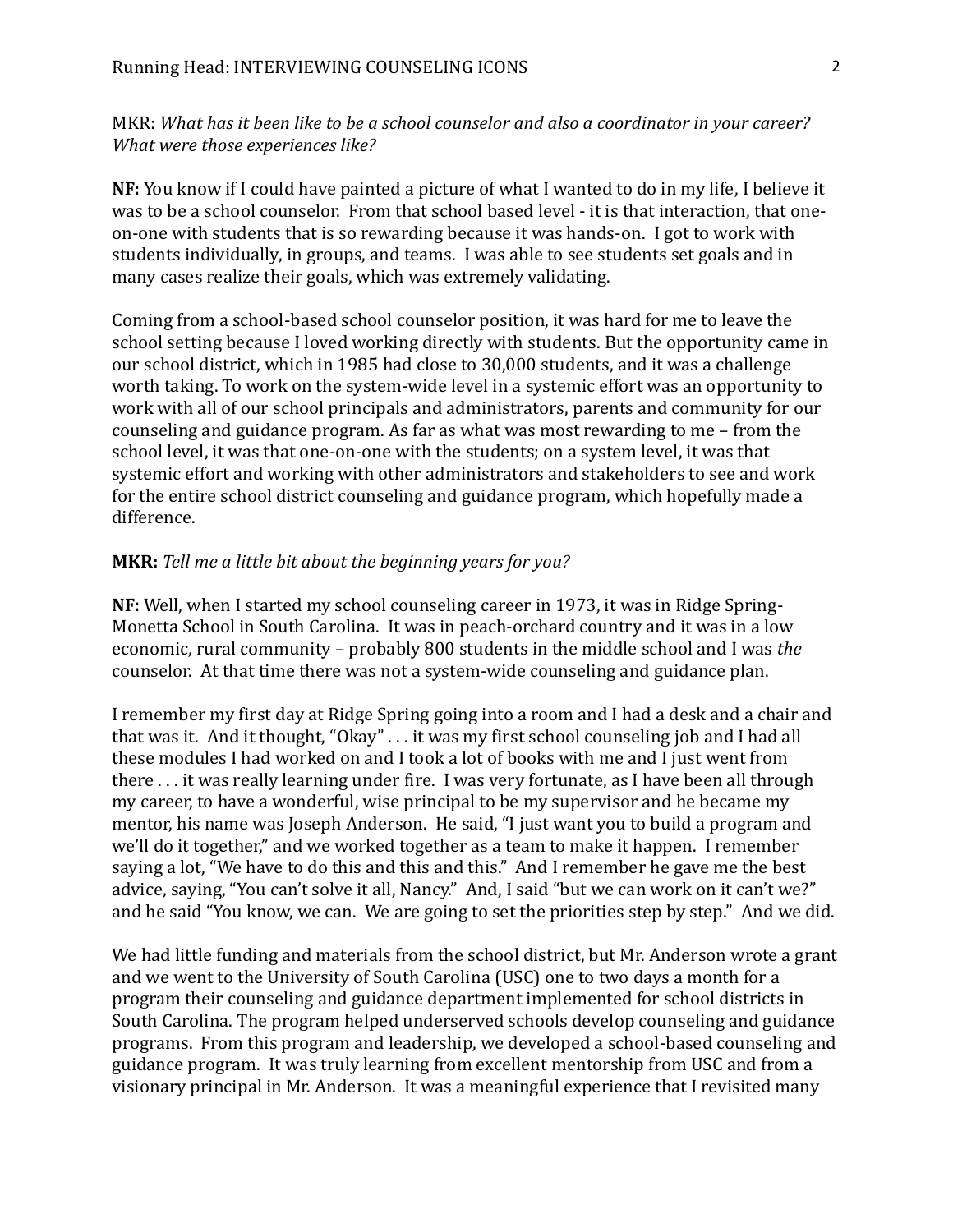times in my career. I was there for two years and then my husband and I moved to Huntsville.

When I was hired in the Huntsville City Schools, we did not have elementary counseling positions in Alabama, except selected units that were federally funded in a few areas of the state. In the Huntsville City Schools our Superintendent, Dr. Mary Jane Caylor (who later served 4 terms on the Alabama State Board of Education) was determined to have elementary school counselors. So, I became the first elementary counselor in this large, high-achieving school system and I thought, "This is going to be so much fun," and it was. We had tremendous support, materials, and human resources and we just took the ball and ran with it.

Then, I moved to Johnson High School, a school with about 2,750 students. We had 5 counselors and a full-time guidance aide, and what was interesting, we did our work without any computers; we did everything by paper and pencil. The counselors took turns taking the office IBM typewriter home at night to type our letters of reference and prepare group guidance activities. We did have a registrar and she entered all the grades on the transcripts by hand! The management piece was all done by pieces of paper and pen and pencil. (We were pretty accurate because we were so afraid we would make an error!). We did have workable counselor-student ratios. We were able through wonderful support from administrators, to implement effective counseling and guidance programs. We started a school-wide advisor-advisee program that is still in place. We were helping students as a team and we had the support of a dynamic administration in our Assistant Principal John Masterson and Principal Tom Drake. It was an exciting, team-oriented working environment. So, those were the beginning years for me as a school counselor prior to 1985.

In remembering the beginning years, I experienced four name changes in our professional counseling association. When I joined, we were in the second name change, from the Alabama Personnel and Guidance Association (ALPGA) to the American Association for Counseling and Development (ALACD), and later to our current name, Alabama Counseling Association (ALCA). I remember when our membership reached 1,000 members in the early 1980s, and you would have thought we had won the lottery. It was so exciting; we cheered when it was announced at the Executive Council Spring Retreat at Ann Jordan Lodge. It was just a big moment for our association to get to that membership level.

At that time, ALCA did not have an executive director. With that appointment not coming until later in the early 1990s, the leadership of our association was primarily from collegelevel counselor educators who had university resources and support. That was advantageous because during those early years, we had meager funding. I recall when we held one of our first annual conferences in Birmingham. I think we had about 300 attendees and little funding for it. I remember we passed a hat around for the members on the Executive Council to help fund a speaker. We went from a "prayer and a passion" for serving our state with a counseling association to what we are today. I think some of the early years were amazing.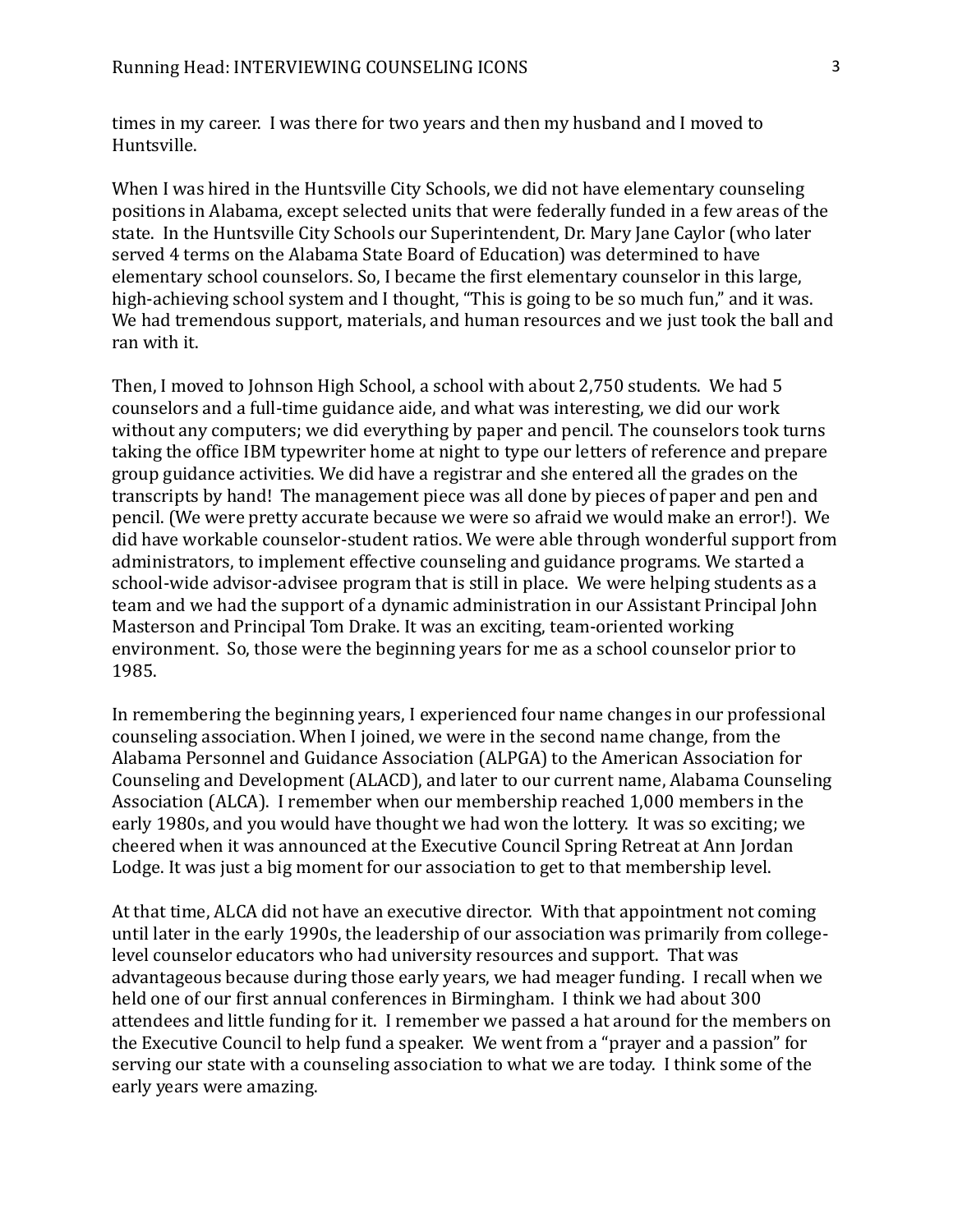When I became president of ALCA in 1985-1986, it was the 20th year of our association. I was the second school counselor president. After I was elected, many of our members said it was not because no one thought a school counselor was qualified for the job, but it was related to how would you ever have the resources, funding, and flexibility for the position. I was fortunate, however, because I had a wonderful superintendent and high school principal who believed in school counseling and supported this effort 100%. They literally helped fund and support a large portion of the expenses incurred for serving in a leadership role in ALCA, along with in-kind support. I was proud of that effort, not just because I had that opportunity to serve, (that was wonderful), but because other school systems saw the benefit of supporting association leadership efforts.

It was near this time that an exciting and long overdue event happened for our association we hired our first executive director. Dr. Pat Barnes, Ms. Anne Hartline, and I met Dr. Wilbur Tincher at a restaurant in Montgomery, we interviewed him, and we were sold. Wilbur had been our first president of our association, and he had a vision. Dr. Tincher served for about six years until his retirement. Then, Dr. Chip Wood became our second executive director. I give both Wilbur and Chip credit for molding the administrative piece in ALCA. This has helped our association develop leaders, and having the support from the executive director position helped gel ALCA with continuity.

We started out small. People say start small and plan big, and we did. Now, we have over 2,000 members, 13 divisions, and the conference this year, I think may be our largest. We are well over 1,300 attendees. Our professional organization has come a long way; the professional development opportunity at the annual conference is attractive to counselors across the state regardless of their work setting. It is the largest professional development function of this state for counselors, and even with funding shortages, from personal or work setting funds, counselors find a way to come to this conference.

Looking back on my personal experiences during the early years, I was a school counselor, an ALCA president, and a counselor coordinator. I was the second school system counseling and guidance coordinator for the Huntsville City Schools and it was fun to help develop a system-wide counseling and guidance program for our school system. Again it was, "Do it." It was learning under fire, but it was exciting and meaningful to help develop programs and to work with our counselors and principals during the early years.

# **MKR:** *So I was curious, what are some of the things you are most proud of as a professional in your counseling field?*

**NF:** Professionally, I think there are two things.

First, I have been part of a major counseling and guidance program challenge in 1991-1992 when our local and state counseling and guidance programs were challenged by the Eagle Forum (n.d.). The Eagle Forum was concerned about selected instructional materials counselors were using. For example, in Huntsville City Schools we had purchased videos for our counselors to use with students to promote relaxation before standardized testing. The Eagle Forum thought the videos were standard induction techniques for hypnosis.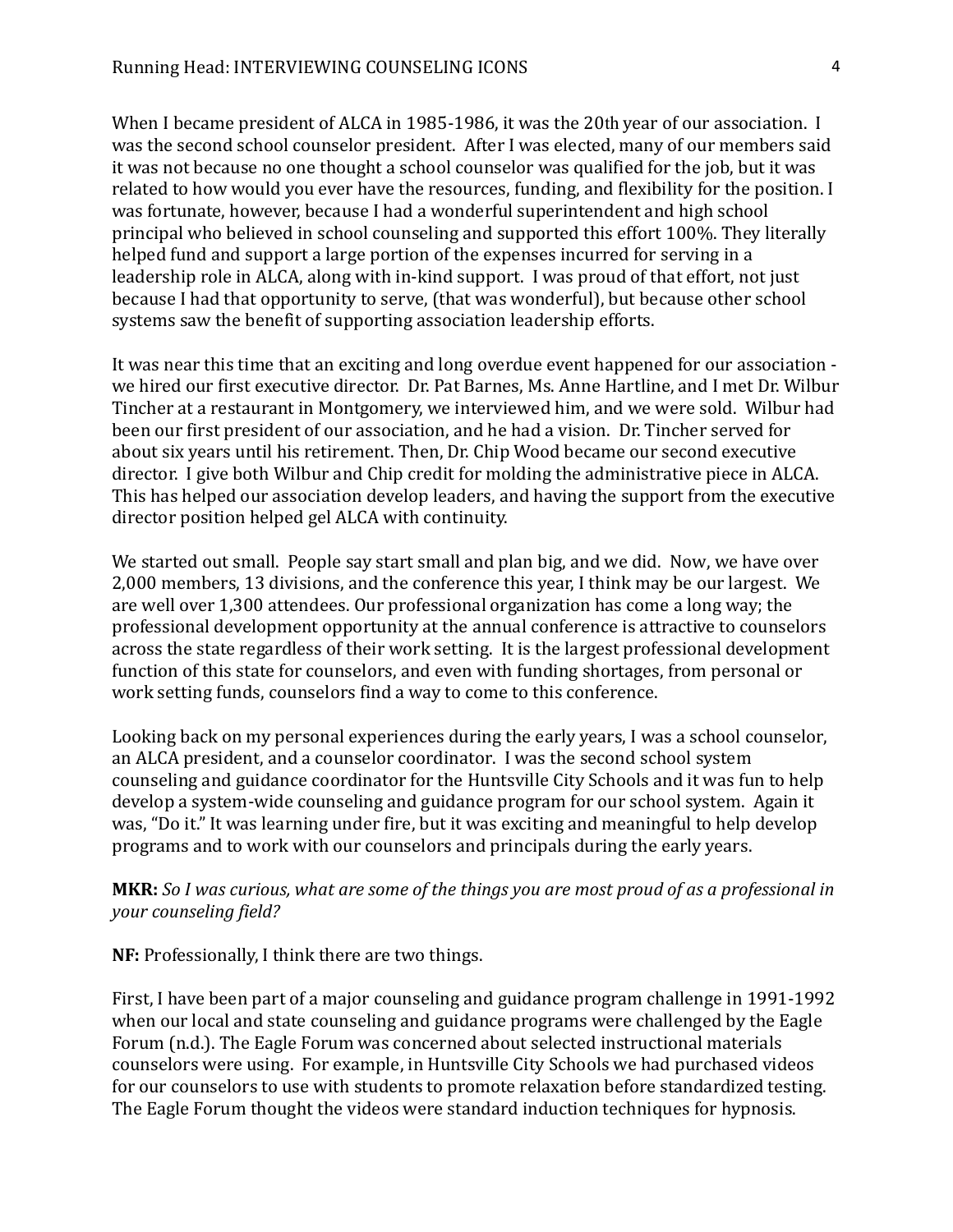Therefore, the Eagle Forum started connecting their dots and voiced that "Huntsville City hypnotizes children." This was their focal point, but across the state in selected school systems, they were challenging counseling and guidance programs/materials, books, and resources.

Our professional association, ALCA, along with the Alabama School Counselor Association (ALSCA) and counseling leadership from several school systems that also had counseling and guidance program areas that were being questioned, joined together to respond. We met the Eagle Forum representatives numerous times in an effort to help them understand the role of school counselors and counselor resources, but there appeared to be a lack of flexibility and compromise. The Eagle Forum crafted a resolution they took to the Alabama State Board of Education to eliminate school counselors from using any materials that were personal/social in nature (i.e., one of the three major domains of the American School Counselor Association). They wanted that entire domain done away with, which we knew they could not do. They also wanted parental permission for a student to see a school counselor for any reason. But to get to that point, it was amazing. The Alabama school counselor leadership went to monthly Alabama State Board of Education meetings. Our Alabama State Board of Education was dealing with many issues for our state school children, but for almost a whole year, I think eleven monthly meetings were devoted to this issue. Over time, the meetings got larger and larger and the Eagle Forum actually bused in people who did not even know the purpose of their attendance.

Our school counselors stood tall against the Eagle Forum's challenge. We worked with our Alabama State Board of Education members and with our State Superintendent of Education, Dr. Wayne Teague. We gave testimony to the state school board regarding our mission and role as school counselors, and I was just so proud to stand up and be an advocate for our school counselors and to let others know who we are as counseling professionals. We had several school board members who were our champions. We worked very hard and defeated the resolution that would require parental permission for students to see a school counselor for any circumstance, which would have been catastrophic. But they did pass the resolution about no material with relaxation techniques. Afterwards, we let our school systems know about the concerns. This was academic year l991-1992 and I feel like we covered that very well. I know in our school system, we have never had a challenge since then. It just went away. Looking back, that was eleven months of my life that I felt was both a challenge and an opportunity to stand up for what I believed in as a school counselor. We worked very hard for our school counselors (and students) and for me, I am very proud of our efforts.

The second experience that I am the most proud of is the opportunity I had to work with the Alabama State Department of Education (ALSDE). We have had five state guidance and counseling plans developed across time: *A Handbook for Comprehensive Guidance Programs in Alabama (1979), The Guidance and Counseling State Plan for Excellence in Alabama's Public Schools (1984), The Guidance and Counseling State Plan for Excellence in Alabama's Public Schools (Revised Edition, 1986), The Revised Comprehensive Counseling and Guidance State Model for Alabama's Public Schools (1996), and Comprehensive Counseling and Guidance Model for Alabama Public Schools (State Plan, 2003).* I have had the privilege and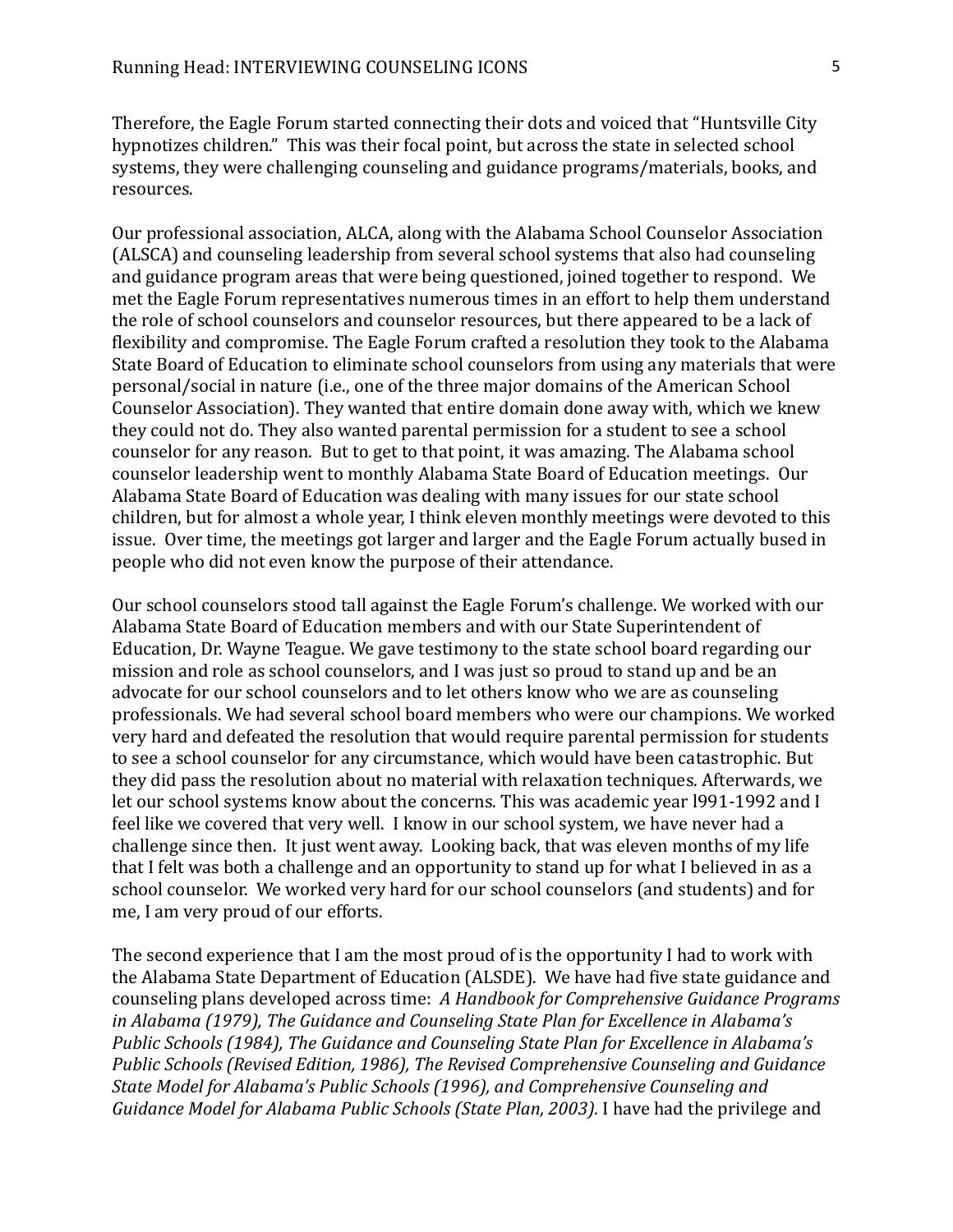opportunity to serve on all five of the ALSDE planning and writing teams for our state counseling and guidance plans and models. The first plan was in 1979 and it was a manual of activities. Then, in 1984 the revision increased to having goals and objectives. Then, two years later in 1986, the revision included the career guidance component. In 1996, the plan added goals and objectives, activity suggestions, and it was very thorough. The 2003 Comprehensive State Plan for Guidance and Counseling, which is still in effect, included the ASCA National Standards (2003), which was key. With this version, we could infuse the plan that we had implemented earlier with the ASCA National Standards. It is a solid plan and we were pleased that we had a way to bring our program from being "service-oriented for some students" to being "program-centered for all students." The plan is a blueprint of what school systems can use to develop their own system's programs. Our committee was given the directive to take the plan on the road for the ALSDE all across the state. I made many presentations (regional, state, and in-service meetings) for the ALSDE with other school districts. I helped many school systems develop their system-wide counseling and guidance plan, and I know in Huntsville City Schools we spent a year and a half developing and refining our own plan that was our system-wide model and a model for individual school-based plans. This plan still stands today, with an evaluation component that we needed to have in place.

So, those two things: standing tall for our counseling and guidance programs against challenges from those who are very conservative in nature (i.e., that history, of questioning programs and textbooks) and working with the ALSDE in developing comprehensive counseling and guidance models, were contributions I am most proud of as a professional in counseling and guidance. I am so proud I had those opportunities to contribute.

I would also add, working for 23 years as a director of guidance, working with all the counselors I had the opportunity to work with, the community and stakeholders, was a rewarding experience. I value the contributions our school counselors make every day in the lives of the students they touch. They make a difference. I have always felt that school counselors are the heart of the school, the "glue" people that hold it together.

I want to shift back to our professional organization. For the decade of the 1980s, our Alabama Counseling Association was the catalyst to push for elementary counselors in our state. At the time, the only elementary counselors we had in this state were from federal funded programs whose scope was not necessarily comprehensive in nature and that did not have a system-wide counseling and guidance plan. Our professional association and ALSCA, spearheaded the movement for elementary counselors. The leadership of ALCA formed a task force and funded the efforts for elementary counselors. Our professional association, in my opinion, has been the flagship organization for counseling and guidance in our state for all counseling divisions.

For an entire decade, we worked as an association through ALSCA meeting with parental groups, PTA groups, superintendent groups, principal groups, and selected stakeholders to help them understand the benefits of elementary school counselors in our schools. Schools counselors were added in the schools first at the secondary level, then middle/junior high, and now we have elementary counselors, which is where we really should have started to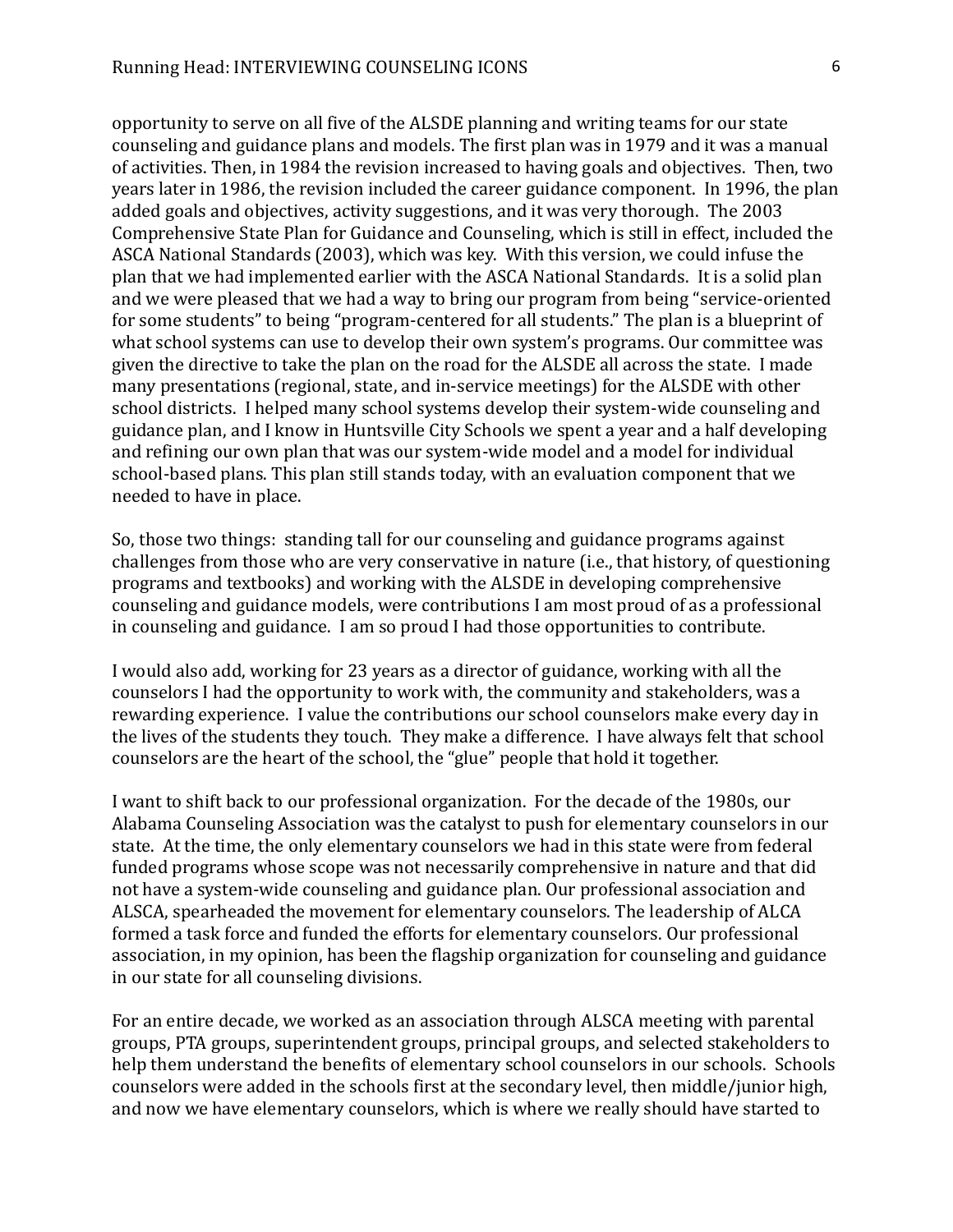begin with in our schools. We advocated relentlessly for an entire decade. Around 1990, right before the Eagle Forum was challenging school counselor programs and materials, we had the advent of the elementary school counselor reform. The state legislature passed an amendment to phase in elementary school counselors around 1992. There were certain percentages and ratios that would be used to roll out the phase in of elementary school counselors. I know in 1992, 10 elementary school counselor units were allocated for the Huntsville City Schools. It started small, but we kept building. Later, the Southern Accreditation of Colleges and Schools (SACS) came on board and mandated elementary school counseling. SACS moved that schools shall and must have elementary counselors at an appropriate ratio based on the enrollment of students. At that point, elementary counselors took off in the state. I feel like our association can be extremely proud that we were the individuals charging up the hill for our students and through these efforts, we have elementary counselors in our schools.

## **MKR:** *That is definitely something to be proud of.*

**NF:** I am proud of that for our state and just to have a small part of that opportunity was great.

### **MKR:** *Can you tell us a little more about, in general, the history of counseling in our schools?*

**NF:** In the 1960s, we had the National Defense Education Act (NDEA) funding for career and secondary counselors. This funding really started the advent of school counselors in our state at the secondary level. I remember in our school system and across the state this is how we funded our first school counselors. School counselor training was an area of growth that we had to work through because we had very limited training at the beginning - just the basic courses, and very limited practicum and internship experiences. When counselors were placed in schools with this minimal training, there was a great deal of growth necessary for the implementation of effective counseling and guidance programs. In addition, secondary school counselors in the schools came so fast and furious that our administrators were not always trained to know the appropriate role of a school counselor. Therefore, our secondary counselors who were trained first were in many cases perceived either through their eyes or from their school principal's eyes or from administrators as quasi-administrators.

With state counseling and guidance plans, through the years we have been able to fine tune and redirect the whole secondary counselor movement. I think the elementary counselor movement started out with appropriate training and implementation, but with the secondary counselor movement, it has taken some time to change in many cases principals' perception. With funding history, it was piecemeal.

Our new state superintendent of education, Dr. Tommy Bice, spoke yesterday at our conference. I think we all were very pleased with his remarks. Dr. Bice believes in school counseling and he is following through with making sure there is the perception that counseling is important for schools, students, and parents. I am thankful for his support.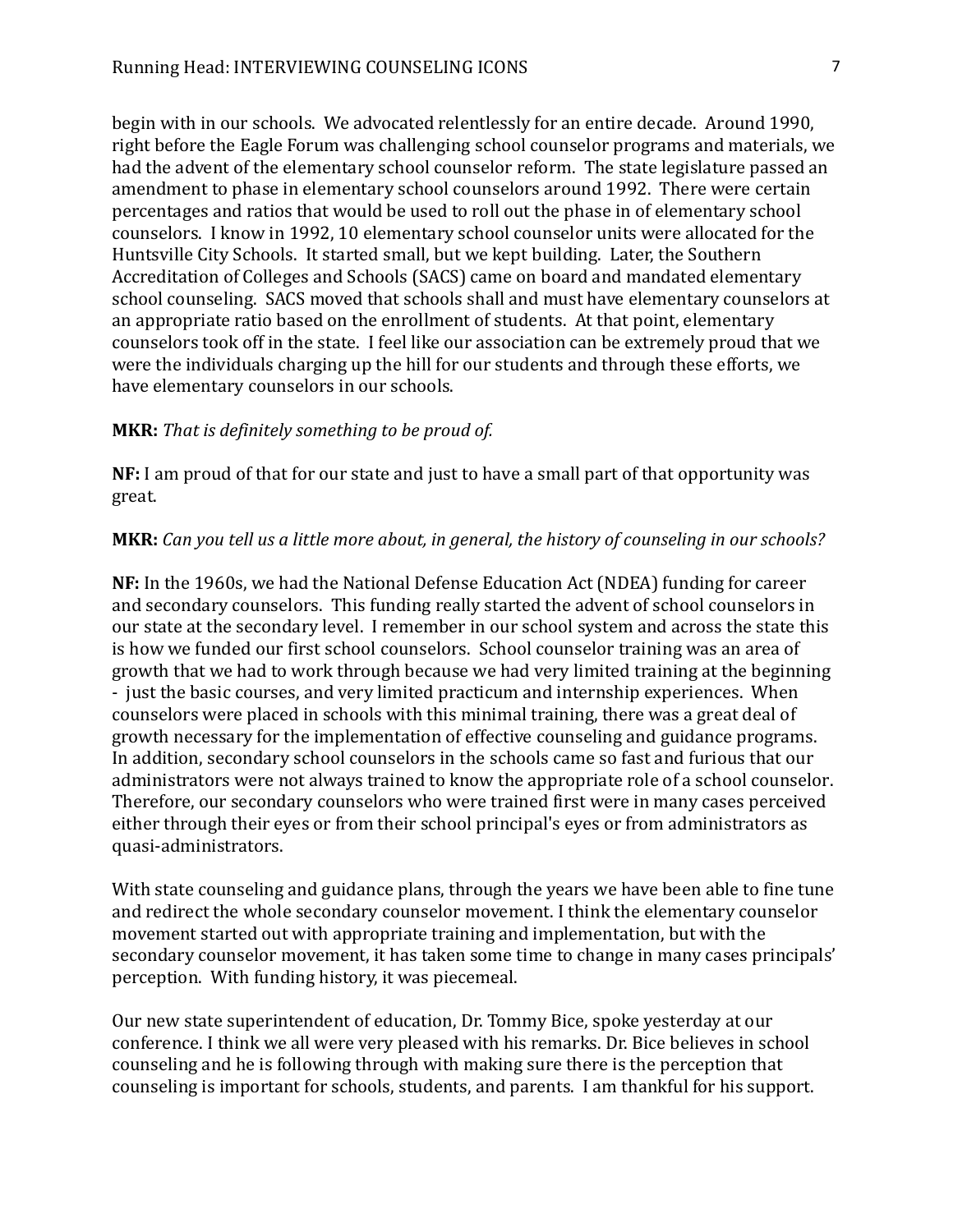#### **MKR:** *What challenges are ahead?*

**NF:** A challenge ahead is ongoing training for administrators, superintendents, and principals on the role of school counselors and the state counseling and guidance model for Alabama schools. That is where our focus should be now. I have no doubt that our counselor education programs are training our counselors well. But, regardless of what counselor training you have had, when all else is said and done - when you are in a school, if you do not have the administrator's understanding of the role of the school counselor in your school – there may be issues. That is where we are now. We have evolved in our school counseling profession a long way since the early 1960's, but there is still a challenge and an opportunity for growth.

I have always said I spent so much of my time, probably a third of my time, working with administrators in our system to help them understand what a guidance program should be and how it can help all of our students become more effective and efficient learners, plus how we can all work together to achieve this goal. That is the key, you just cannot beat that drum enough.

## **MKR:** *If you could bring back anything to the profession from the past few decades what would it be?*

**NF:** My passion in school counseling is working with students - whether in individual, small groups, or large groups. I often see that so many of the programs being implemented are from software instruction. Students are working on the Internet for many guidance-related programs. I do not think there is any substitute, even though many of these software programs are research-based programs, for working with kids eyeball to eyeball; that's what guidance is. So, I have been very concerned over the last five years, when I see school districts invest a large amount of money in software programs for their school counseling and guidance programs. I think there needs to be a balance between software and counselor delivered guidance instruction; I do not think software instruction should be the total guidance delivered curriculum. I understand that this change is somewhat based on finances as it is cheaper to buy software programs than to fund counselor units. But, no doubt, counseling programs work best when you are working directly with students. Computer programs can be a supplement, but I am seeing signs that our guidance programs are software programs in many schools. Counseling is counseling; we need to be there for our students. Not to say "we have a guidance program" because we have "this software program in our computer lab." This is a caution to consider.

### **MKR:** *I was wondering if you might have any advice for counseling educators who are preparing to ascend school counselors in the field?*

I think it is important for counselor educators, and this was something that I saw from one of my mentors, Dr. Bob Myrick, counselor educator from the University of Florida, to be in the schools on a regular basis to observe best practices and in many cases participate in the counseling and guidance program. As busy as Dr. Myrick was with writing, training, and teaching, he spent one day a week going into the schools. He worked with groups of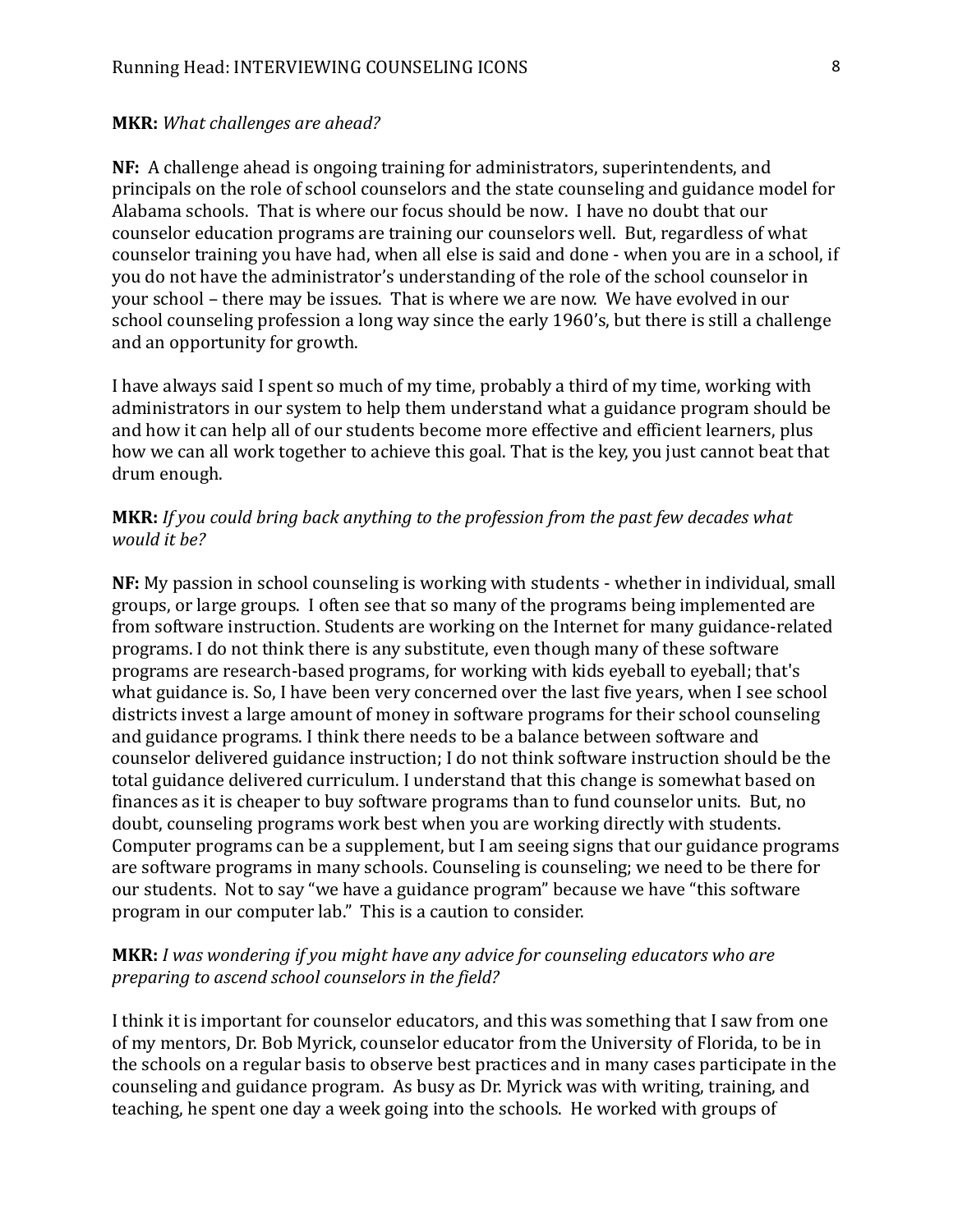students and observed student behavior and interaction. He said there is just no substitute from going out in the field, and to me that was admirable and impressive. Plus, it just makes sense to keep current in your professional field. When I became a system-wide director of counseling and guidance, I would allocate a certain time in my schedule to be in the schools. On occasion I facilitated groups. I know it helped to keep me current and also gave me a heightened professional perspective.

From the counselor educator perspective, this is something I would say to any counselor educator whether they are in a university level or system-wide level. You have to make time, but it can be done. I had late nights trying to play catch-up, but I loved it because I missed working with kids, and it gave me the opportunity to not only connect with students but to network with our counselors and principals.

Another important piece is mentoring. I look back at our professional association and there were people who were leadership mentors for me. I think of Dr. Bob Comas from the University of Alabama, Dr. Linda Mahan from the University of Montevallo, and Gail McCullers and Dr. Pat Barnes from Auburn University. They were my professional leadership role models. Because of the time they each gave to me and the knowledge they shared and leadership they modeled for me, it is important for me to give back and mentor new colleagues and leaders. I just had an opportunity to eat breakfast, a short breakfast meeting, at our conference with one of my professional mentors, Dr. Carolyn Thomas. She is so wise and I can always run professional issues and concerns by her. She always has a fresh perspective. Giving back to our profession, rather as a counselor educator mentoring students or as a colleague mentoring new colleagues, is our responsibility. Someone did it for us.

### **MKR:** *Great advice, thank you so much.*

**NF:** Oh, this was fun! You know as we were talking I just stared reminiscing...gosh, this has been forty years; it goes quickly.

#### **MKR:** *Well, we appreciate your sharing.*

**NF:** It was an opportunity for me to reflect as we were talking. It gave me validation that I chose what fit me for my profession as a school counselor and school system administrator and the positive professional influence and friendships I have experienced in the Alabama Counseling Association.

# *A few months later, Ms. Fortner was given another opportunity to provide information. She shared some interesting details about her path*

**JB:** *I want to ask you a few questions about your life prior to your becoming a counselor. Where were you born and what do you think prompted your career in counseling?*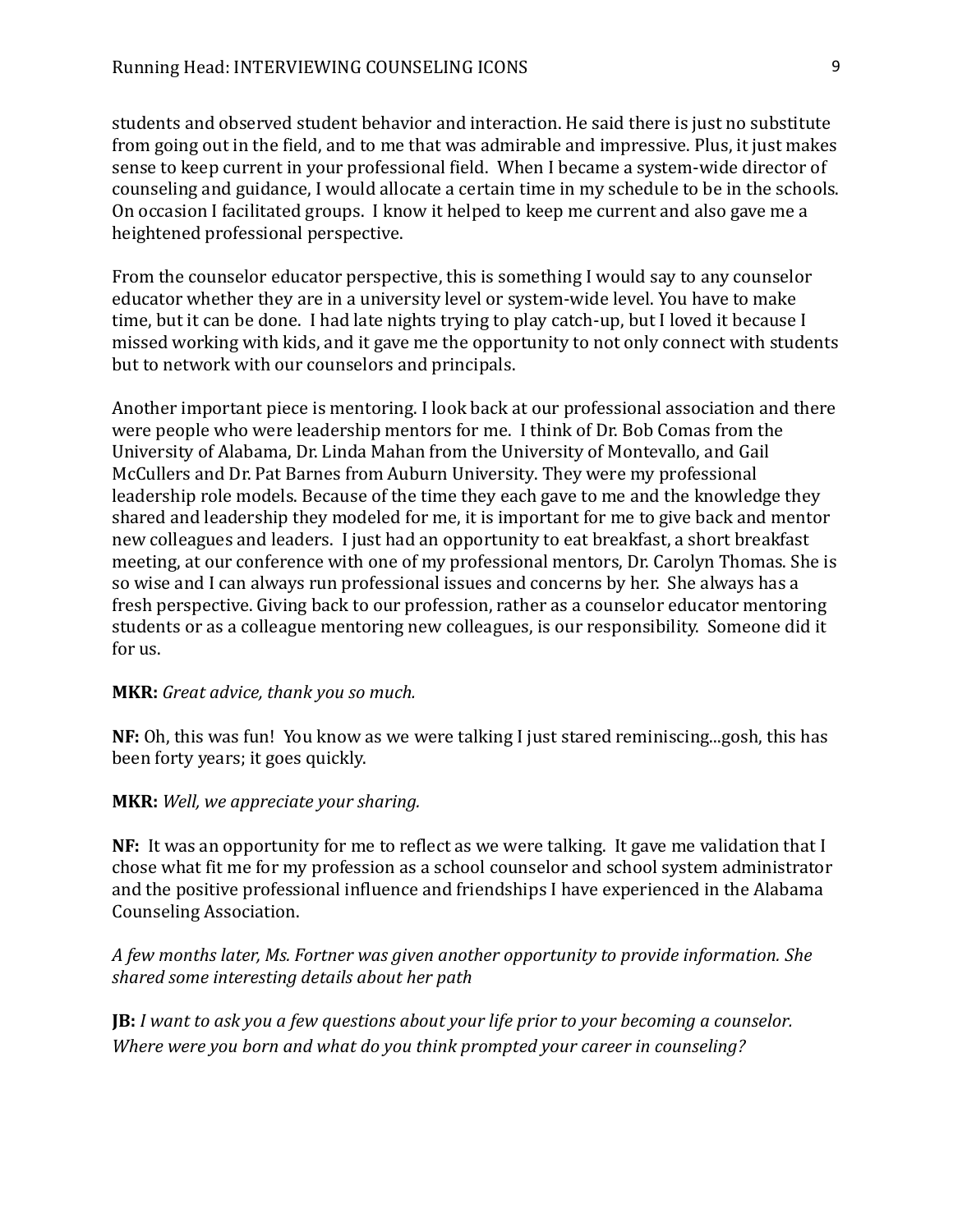**NF:** I was born and raised in Auburn, Alabama. I am from a multi-generational family of educators. My mother was a high school science teacher for 44 years and my father was a college professor and coach. They modeled unselfish giving, looking at life from a positive perspective, and the value of all individuals. When we had family reunions, the conversation always turned to education because the majority of my family are educators and I suppose you talk best about what you know! I was a secondary social studies teacher before I went to graduate school to become a counselor. Being a counselor just clicked for me. I felt I could relate to students better as a school counselor than as a classroom teacher, plus it was a lot more fun! I became a school counselor in 1973 and have loved school counseling ever since.

# **JB:** *What were some early influences in your life?*

**NF:** My late parents, Luther and Carolyn Young, were my role models and still are my role models. My youth minister at First Methodist Church in Auburn, Paul Bradley, as well as my first grade teacher, Mrs. Umbach and my fourth grade teacher, Mrs. Vowell and later my band director, Mr. Goff, were powerful, positive influences who I suppose also indirectly influenced me to enter the field of education. My Aunt Liz who was a high school P.E. teacher in Birmingham and my paternal grandmother (and also the wife of a Methodist minister) for whom I am named, were the two people besides my parents I could talk to about anything. Maybe they were the first counselors I had in my life! Also, a powerful influence was the community I was born in and lived in until I graduated from graduate school: Auburn, Alabama. This warm, cocoon-like, small Southern community was an oasis in life that I cherish even more as I look back on my life.

## **JB:** *What were some influences in early adulthood in your life?*

**NF:** Some early influences in early adulthood would be Nancy Bethea who I practice taught under at Columbus High School in Columbus, Georgia. I wanted to be a teacher just like her and I admired her ability to relate to the students to make them feel that they truly could succeed. My Principal, Joseph Anderson, from Ridge Spring, South Carolina was my principal when I was first a school counselor. I still look back and remember his wisdom and vision. Starting my career in the Huntsville City Schools, Dr. Martha Becket, my supervisor of counseling in the HCS, Dr. Mary Jane Caylor, Superintendent of Schools for HCS, and John Masterson, Assistant Principal at Johnson High School were powerful, professional influences and motivators. They were never too busy to offer their support and more importantly, they made me feel that I mattered, encouraged me, and believed in me.

# **JB:** *As you reflect back on your family, tell me more?*

**NF:** I have been married for 42 years to Robert, whom I have known my entire life. Robert is a retired Pharmacist and he is probably my best friend. He has always been my champion and supporter and has unselfishly and unconditionally been my cheerleader. We have a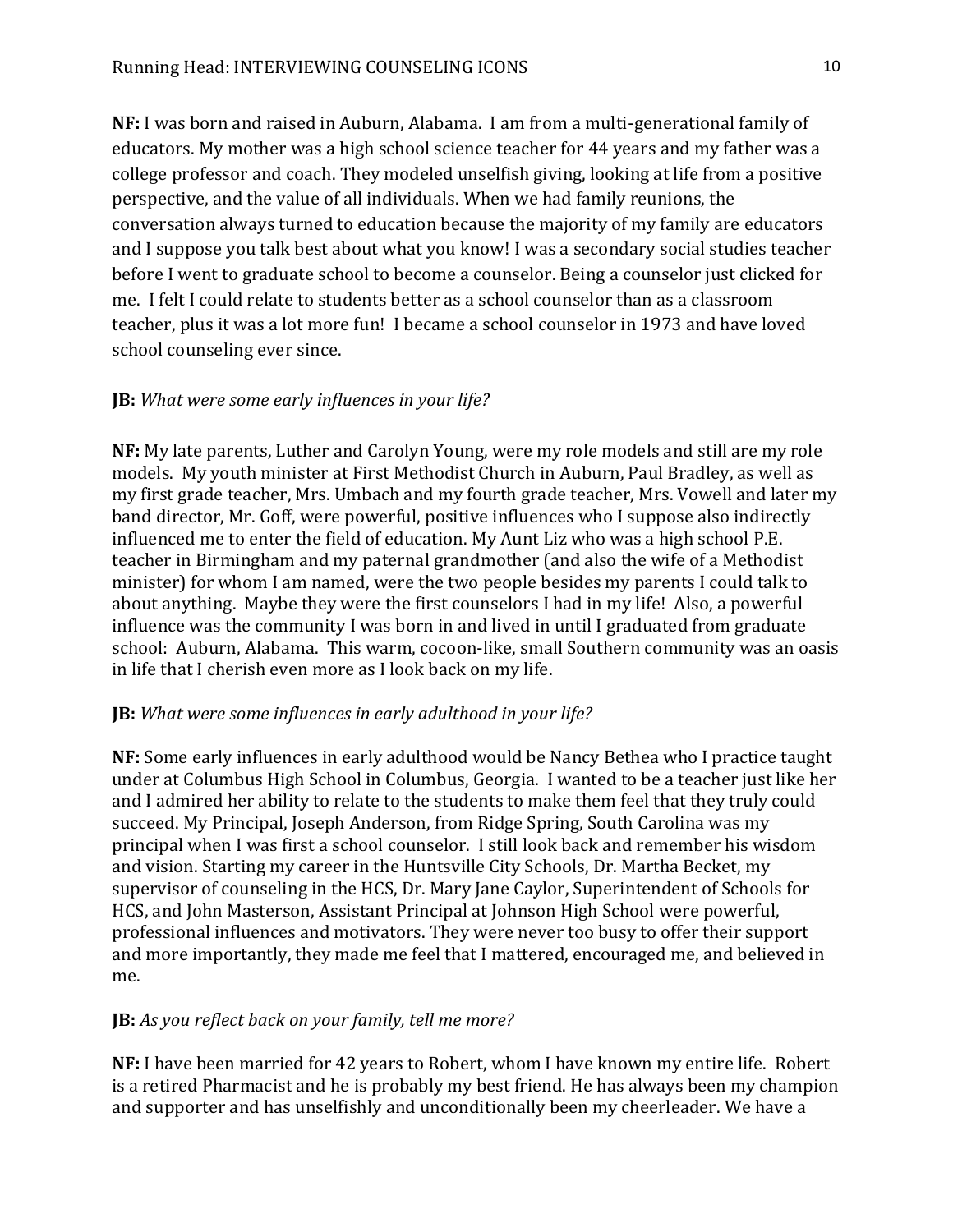son, David, who lives in Hoover with his wife, Amber, who he met at Auburn, and our precious 10-year old granddaughter, Abby. My faith and family come first in my life. I also consider my support system of true friends like family. My childhood friends of Hannah and Sue, my college roommate Ann, my neighbors on Calumet Drive, my professional network of counselors and ALCA friends are true blue. Also, Tuffy Black, my "pseudo" big sister who lives next door to us at our lake cabin at Lake Martin. Tuffy and I grew up in Auburn and she taught me to swim; she is a wise confidant and trusted, dear friend.

# **JB:** *Theoretically speaking, where do you stand?*

**NF:** As a counselor, I am an Adlerian counselor in theory. Perhaps on a lighter note, I am also a right-brained educator, a Protestant, a Methodist, wife, mother, grandmother, and a Democrat!

# **JB:** *It has been a few months since we interviewed you. Would there be any other thoughts you would like to add to this interview?*

**NF:** Thank you, Joy, for undertaking this project to help preserve the history of ALCA. It has been an honor to participate and I thank you for all of your efforts! ALCA has been an important part of my career and life – for almost 40 years it has been a source of professional support and direction – plus at times has been like a lifeline in the sea of life!

#### **References**

Alabama State Department of Education (1979). *A Handbook for Comprehensive Guidance* 

*Programs.* Bulletin 1979, No. 7. Montgomery, AL: Author.

Alabama State Department of Education (1984). *Guidance and counseling state plan for* 

*excellence in Alabama public schools*. Bulletin 1984, No. 39. Montgomery, AL:

Author.

Alabama State Department of Education (1986). *Guidance and counseling state plan for* 

*excellence in Alabama public schools*. (Rev. ed.). Montgomery, AL: Author.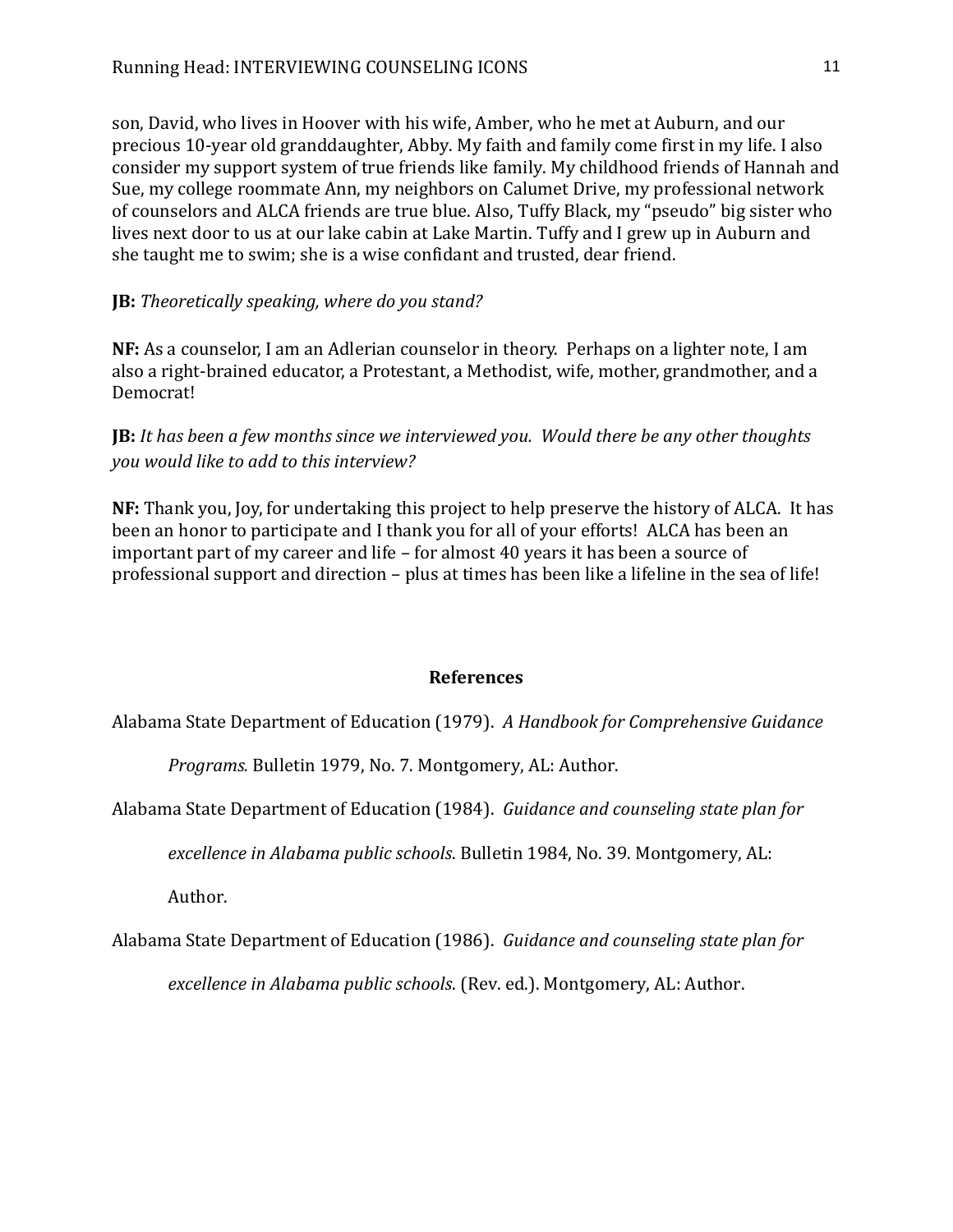Alabama State Department of Education (1996). *The revised comprehensive counseling and guidance state model for Alabama's public schools*, Bulletin 1996, No. 27. Montgomery, AL: Author.

Alabama Department of Education (2003). *Comprehensive counseling and guidance state model for Alabama public schools (the State Plan).* Bulletin 2003, No. 89. Montgomery, AL: Author.

- American School Counselor Association (2003). *The ASCA national model: A Framework for school counseling programs.* Alexandria, VA: Author.
- American School Counselor Association (2014). *American School Counselor Standards.* Retrieved from<http://www.schoolcounselor.org/asca/media/asca/home/> SCCompetencies.pdf

Eagle Forum (n.d.). *Eagle Forum*. Retrieved from<http://www.eagleforum.org/>

- National Defense Education Act (2014). *Federal education policy history*. Retrieved from [http://federaleducationpolicy.wordpress.com/2011/06/03/national-defense](http://federaleducationpolicy.wordpress.com/2011/06/03/national-defense-)education-act-of-1958-2/
- Southern Association of Colleges and Schools (n.d.). *Southern Association of Colleges and Schools*. Retrieved fro[m http://www.sacs.org/](http://www.sacs.org/)

## **Selected Publications**

Fortner, N. (1992). *College for you*. Huntsville City Schools. Huntsville, AL: Author. Fortner, N. (1977). *Self-concept*. Huntsville City Schools Emergency School Aid Act (ESAA). Huntsville, AL: Author.